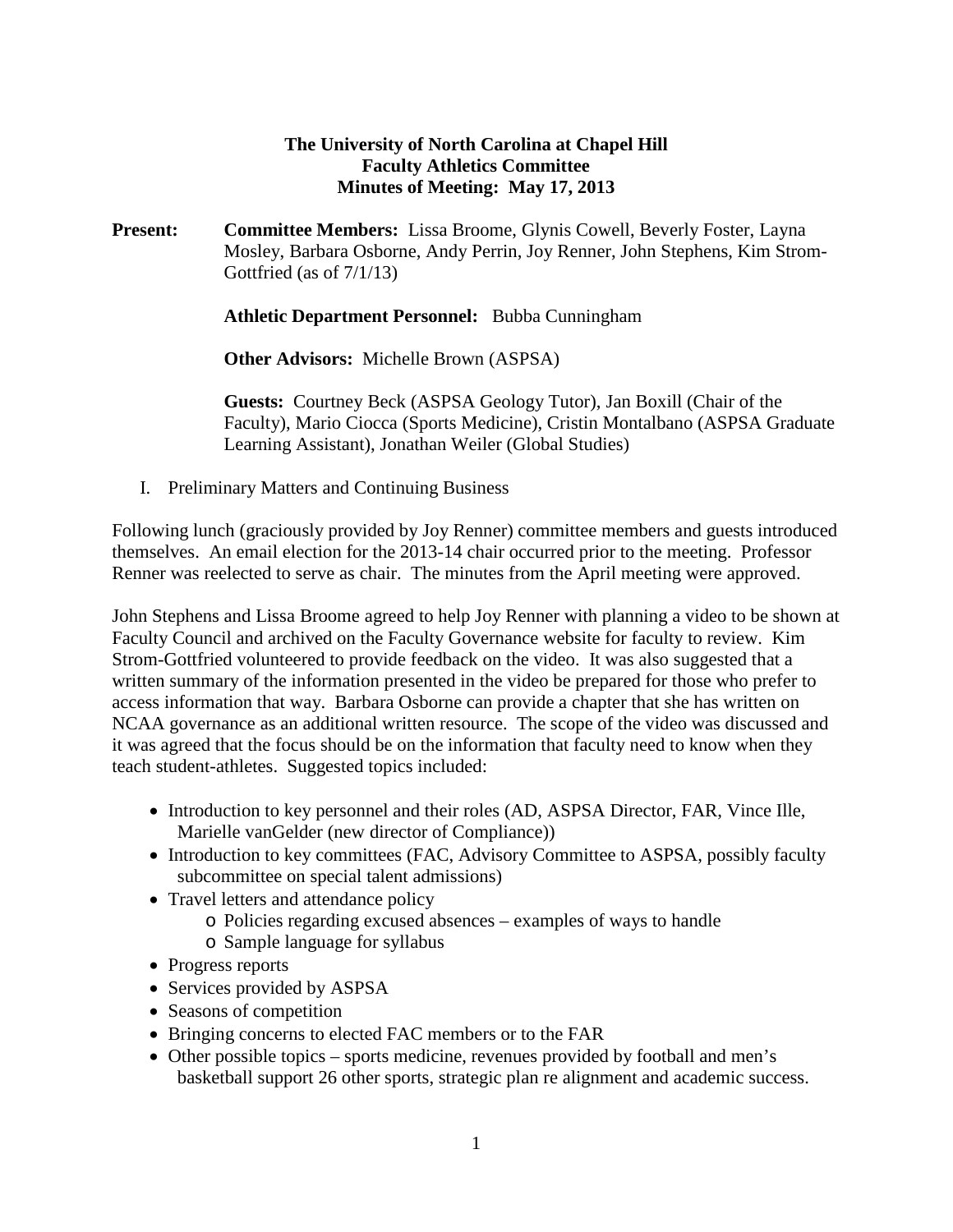Joy Renner discussed the need to prepare a list of faculty knowledgeable about each major on campus who would be willing to serve as a point of contact for academic counselors working with ASPSA for student-athletes who wish to learn more about a particular major and for coaches who are trying to connect recruits with faculty in a particular area.

### II. Logistics for 2013-14

The committee agreed to meet for two hours instead of ninety minutes. Professor Renner will circulate prior to the beginning of the fall semester a meeting calendar for the year. It is possible that we will deviate some from the second Tuesday of the month meeting day, but most meetings should be on a Tuesday or Wednesday, with a likely time from  $3:30 - 5:30$  p.m. The meeting location of 105 South Building is convenient for the committee and the Chancellor. The Sakai site worked well and the committee members recommended that we continue to use it.

The committee agreed that content experts and team liaisons were both valuable. A suggestion for content experts was to be proactive as well as reactive and for team liaisons to be assigned so that a committee member does not have more than one team in season at the same time.

The committee liked this year's meeting format, but in the interests of preserving time for discussion agreed that some of the updates could be made in writing on the Sakai site. For the coming year, the committee would like to move away from merely receiving information and education on particular topics to providing more policy direction. A possible entry point is the Rawlings Report and consideration of how the committee can be helpful to the Chancellor and our colleagues in processing that report and any of its recommendations.

### III. Sports Medicine

Joy Renner introduced Dr. Mario Ciocca, Director of Sports Medicine at UNC. Dr. Ciocca was invited to address the committee in part as a result of a recent article in Sports Illustrated questioning the medical care being provided to football players at Penn State. Dr. Ciocca explained that the athletic trainers report to him and that he reports through Student Health Services, which reports to the Vice Chancellor for Student Affairs. This reporting relationship is outside of the Department of Athletics, although Athletics does provide a large component of the Sports Medicine budget. In addition, to twelve trainers (some of whom have other responsibilities), there are eighteen graduate students who assist with training activities for 20 hours per week. There are also two nutritionists and one sports psychologist on the Sports Medicine staff.

Whether a student coming back from an injury is cleared for practice or competition is up to the Sports Medicine staff and not a decision that can be made by the student or the coach. Dr. Ciocca reported that the coaches have faith in the medical staff and trainers in the Sports Medicine unit.

Dr. Ciocca explained that students have mandatory health insurance coverage and that the Athletics Department can pay any deductible on behalf of the student (through the NCAA's Student Assistance Fund). Sports Medicine does not discourage students from seeking second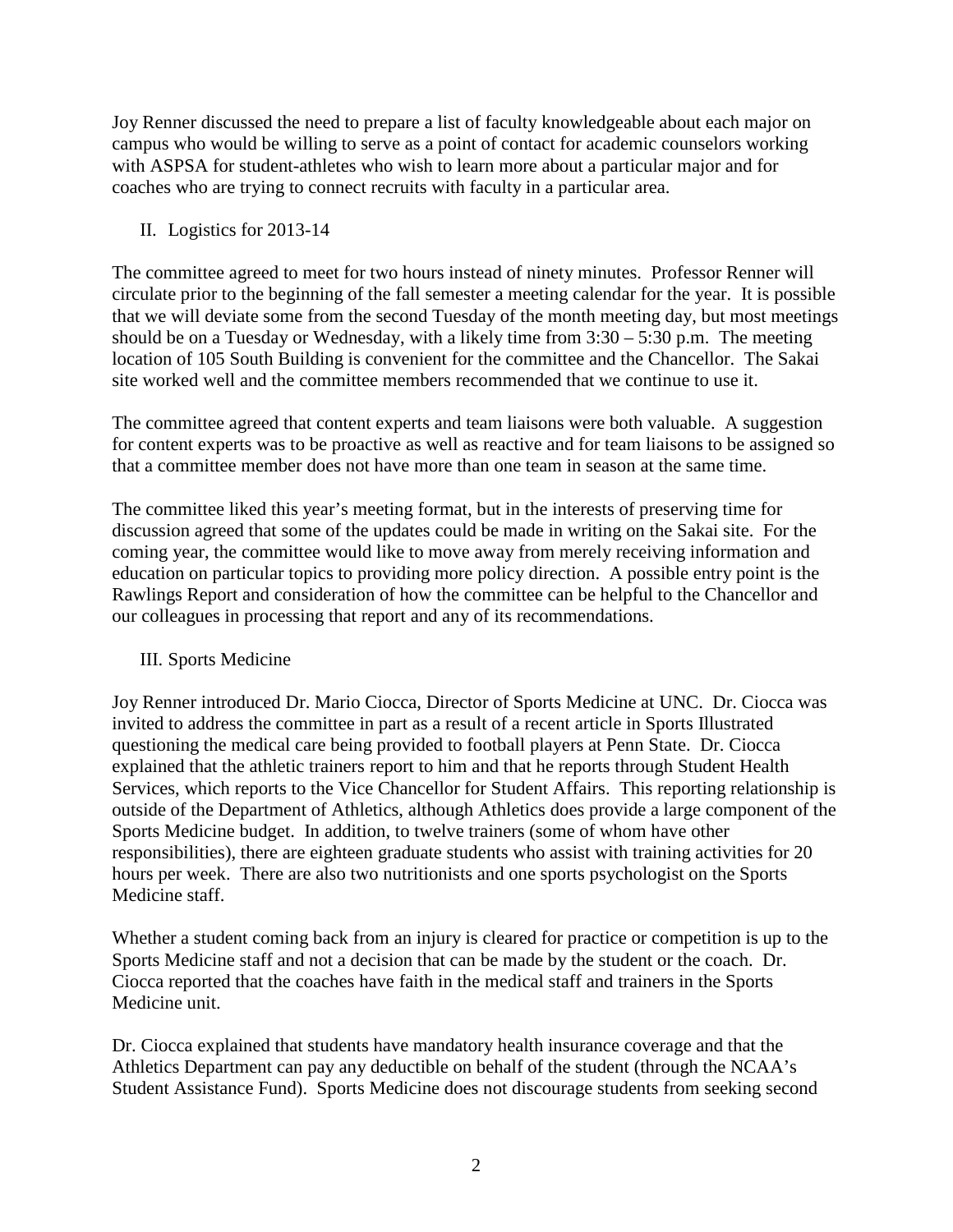opinions. State law may be changed to allow trainers to bill directly for their services. If this occurs, any bills issued by Sports Medicine that would be covered by health insurance would help offset the costs of providing some of the specific training services.

### IV. ASPSA Tutoring Services

Cristin Montalbano is in a doctoral program at UNC and served this past semester as a Graduate Learning Assistant (GLA), working with Bradley Bethel as part of the Learning Engagement and Enhancement Program (LEEP). She worked with six members of the football team. She presented the overview on the attachment describing the work of the GLAs, including the preservice training and ongoing training and support provided to them. She also reviewed the reading, writing, and learning strategies the GLAs use with the students. Ms. Montalbano described the structure of the sessions and the positive observed outcomes.

Courtney Beck has served as a Teaching Assistant in the introductory Geology class and is now an ASPSA tutor in the content area of Geology. She works with some of the same LEEP students and usually meets with 1-3 at a time. She has 8-10 students that she regularly works with. She also offers drop-in hours for other student-athletes outside the LEEP program. There are often special review times set up during final exams. Ms. Beck described some of the training that the tutors receive in compliance and in educational psychology. If tutors have any problems with students, they report these to the student's ASPSA advisor. Tutors also fill out daily feedback forms. One committee member wondered whether the availability of tutors in particular subjects might affect student-athlete enrollment patterns.

V. Roles and Responsibilities of the FAC at UNC

The committee's two main roles are advising the Chancellor and informing the faculty. This, however, does not imply merely a passive role; the committee can and has advocated for changes in policies and processes. The committee can play a special role in helping to ensure communication among various units on campus that affect or are affected by student-athletes. We have increased transparency this year with Professor Renner's monthly updates at Faculty Council meetings. Faculty can air their concerns to their elected committee representatives. The role of the committee, however, should be defined in a way that is sustainable over time.

Faculty Chair, Jan Boxill, spoke about a series of programs that the Parr Center for Ethics might sponsor next year called "Beyond Compliance." Each program would have a specific focus like sexual assault or the impact of athletics on the University. "Beyond Compliance" might be a good forum to continue some of the discussion started at the Rawlings Panel kick-off. It was also suggested that committee members might be able to take ten minutes at various department meetings to address issues (truths or misperceptions) related to athletics or student-athletes. This strategy has been used effectively by the Committee on Student Conduct (COSC) in communicating with faculty about recent changes in the Honor Code. A survey of faculty about what they think they know about athletics might help to inform the shape of the program focused on athletics. Barbara Osborne reported on survey results from a graduate student's research in this area which received a response rate of less than seven percent.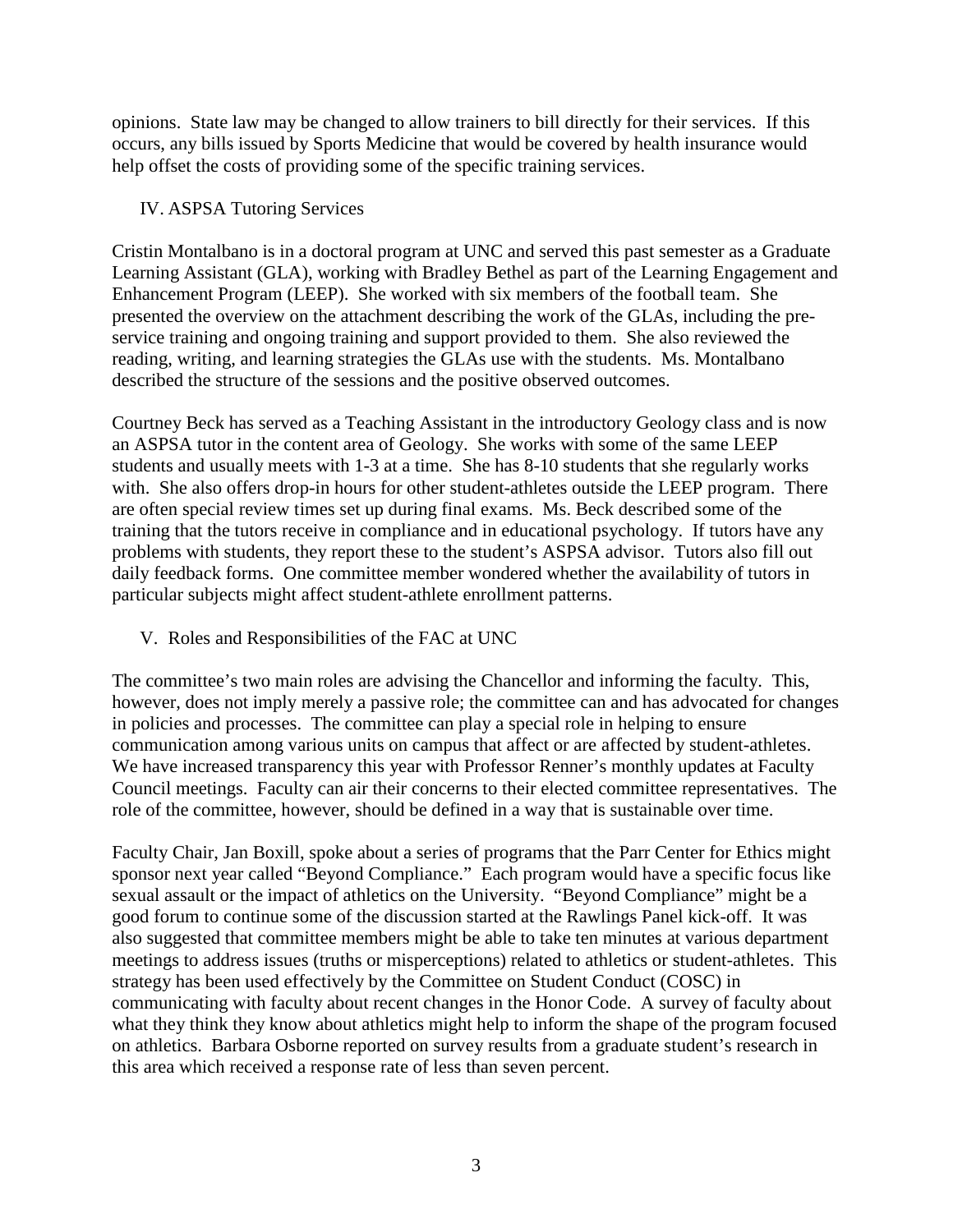Professor Renner has talked about a "bond" between academics and athletics so that if one moves, the other moves too. She prefers this metaphor to the committee serving as a bridge between academics and athletics. Athletic Director Bubba Cunningham reminded the committee that one of the four priorities in the Athletic Department's strategic plan is Alignment – aligning the operations of the Athletic Department to fulfill the mission of the University. The three objectives under that priority are (1) define and respect the importance of athletics within public research universities, (2) build stronger relationships within the university community, and (3) actively shape the future of college athletics. The committee can play a role in helping the department achieve these objectives.

To effectively advise the Chancellor, the committee suggested that it try to interact with the new Chancellor prior to the September meeting. The committee should also consider ways to get the input of student-athletes and other students when appropriate to the committee's work.

### VI. Review of Progress Made in 2012-13

**Student-Athlete Experience.** The committee agreed on a number of changes to its survey and exit interview process this year. The exit surveys are being redesigned with the help of the Odum Institute and will be piloted this summer. The revised surveys will be used for student-athletes exhausting their sports eligibility this fall and next spring. The surveys will be completed on-line and the data will be accessible to the Athletics Department, FAC, and the Chancellor. Instead of a group exit interview with those student-athletes choosing to participate (done jointly by Athletics and FAC), the sports administrator for each team will conduct an exit interview with each student-athlete whose eligibility has expired. This year FAC met one time with the Student-Athlete Advisory Council (SAAC) to discuss a series of topics. The students on SAAC are sophomores through seniors and each team is represented by one or more SAAC members. The students participating this year saw the topic areas in advance and most came prepared to present feedback from their teams and not just their own personal views.

**Advising.** New academic advisors have recently been hired to work with student-athletes on course and major selection, and will work collaboratively with the ASPSA counselors. Given that this arrangement is new, the committee is interested in following up on and evaluating this change.

**Academics.** We received reports on majors selected by student-athletes and courses in which they are enrolled. We need to continue to follow these reports and be sure that course enrollments are also examined for the summer sessions, understanding that student-athlete enrollments are likely to make up a larger percentage of summer school students than of the student body during the fall or spring semester. The committee also discussed the summer school faculty compensation model and the incentives it creates for faculty to attract a sufficient number of students to their class. The committee should consider how ASPSA should respond if contacted by a faculty member wishing his or her summer course to be advertised to studentathletes. The committee commented on the need to ensure that tutors and counselors continue to be trained on the proper scope of their assistance.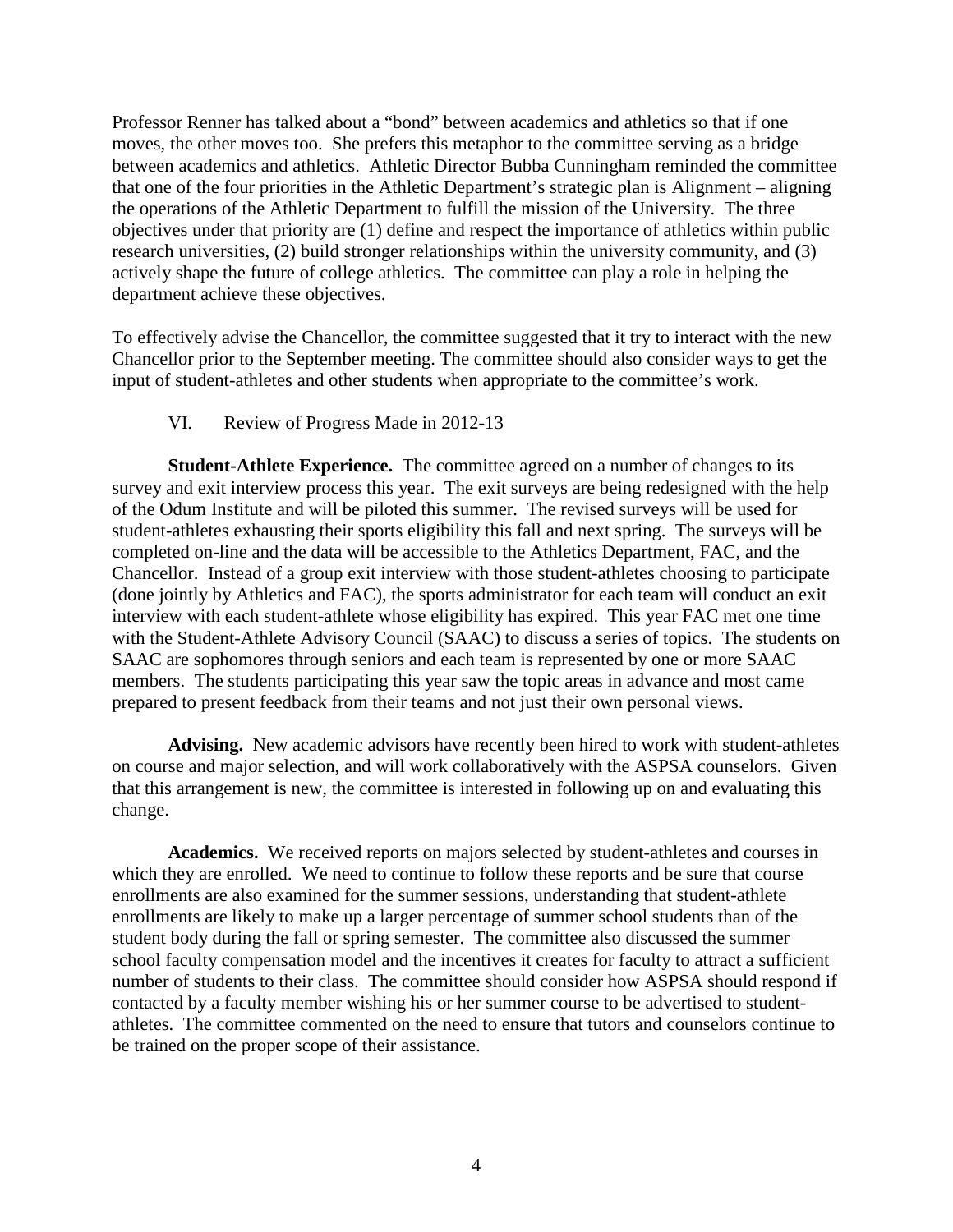Professor Glynis Cowell presented data on the number of classes missed each semester for travel and competition by each team. The school's policy in constructing the competition schedule is to ensure that no more than seven days a semester are missed due to travel and competition, although this limit does not include absences for post-season competition. The chart includes half days that may be missed and is attached to these minutes. One question raised was whether Track and Cross Country (each missing four days) could involve the same student who, if he or she attended all the meets involved, would exceed the seven day limit.

The committee was also interested in how student-athletes learn about career path development.

**Admissions.** Professor Layna Mosley was appointed to the Undergraduate Admissions Advisory Committee and the Subcommittee on Student-Athlete Admissions (renamed this year, the Subcommittee on Special Talent Admissions) several years ago. She was subsequently elected to FAC. This year she also serves as chair of the Special Talent Subcommittee. Professor Mosely explained the new use of a predicted first-year grade point average formula (PGPA) developed by the Admissions Office based on a number of years of data. The Admissions Office allocates 160 admissions recommendations each year to the Athletics Department. Additional student-athletes may be admitted without the Department's recommendation based on the regular competitive admissions process. The Subcommittee reviews students whose PGPA is below 2.3. The Subcommittee, the Department of Athletics, and the Admissions Office are trying to reduce the number of students in this category and the trend since 2005 is in the right direction. This year, additional attention began to be focused on the number of applicants in the PGPA range of 2.3 to 2.6. The Admissions Office, the Subcommittee, and the Department want to encourage a reduction in students in this category as well and increase the number of students with PGPAs higher than 2.6.

Professor Mosley reported that the Subcommittee had recently met to review the performance of the students who began this academic year who would have been in the PGPA category for which the Subcommittee conducts its review. The Subcommittee discussed whether to revise the formula and/or the subcommittee review cutoff point, being mindful of the information already communicated to the coaches about these categories of students and how to compute a prospective student's PGPA. Professor Mosley and Professor Broome (who is an ex officio member of the subcommittee) noted that the subcommittee's recommendations are made to the Admissions Office and the Admissions Office almost always acts in accordance with those recommendations. It is their view, and they believe the view of the Admissions Office, that no student is admitted unless the subcommittee and the Admissions Office believe that the student can be successful at UNC. All involved understand that there is a risk in these admissions decisions and that some students will not be successful. The question is how much risk we should assume in student-athlete admission decisions, understanding that there is also risk assumed for other students admitted to UNC. For instance, we heard from Steve Farmer at an earlier meeting about two different students – one is doing well at UNC and one is struggling, even though based on the admissions profiles they looked nearly identical. The question then is if one student will not be successful with that admission profile should we deny admission to all other students with that same profile, some of whom may succeed?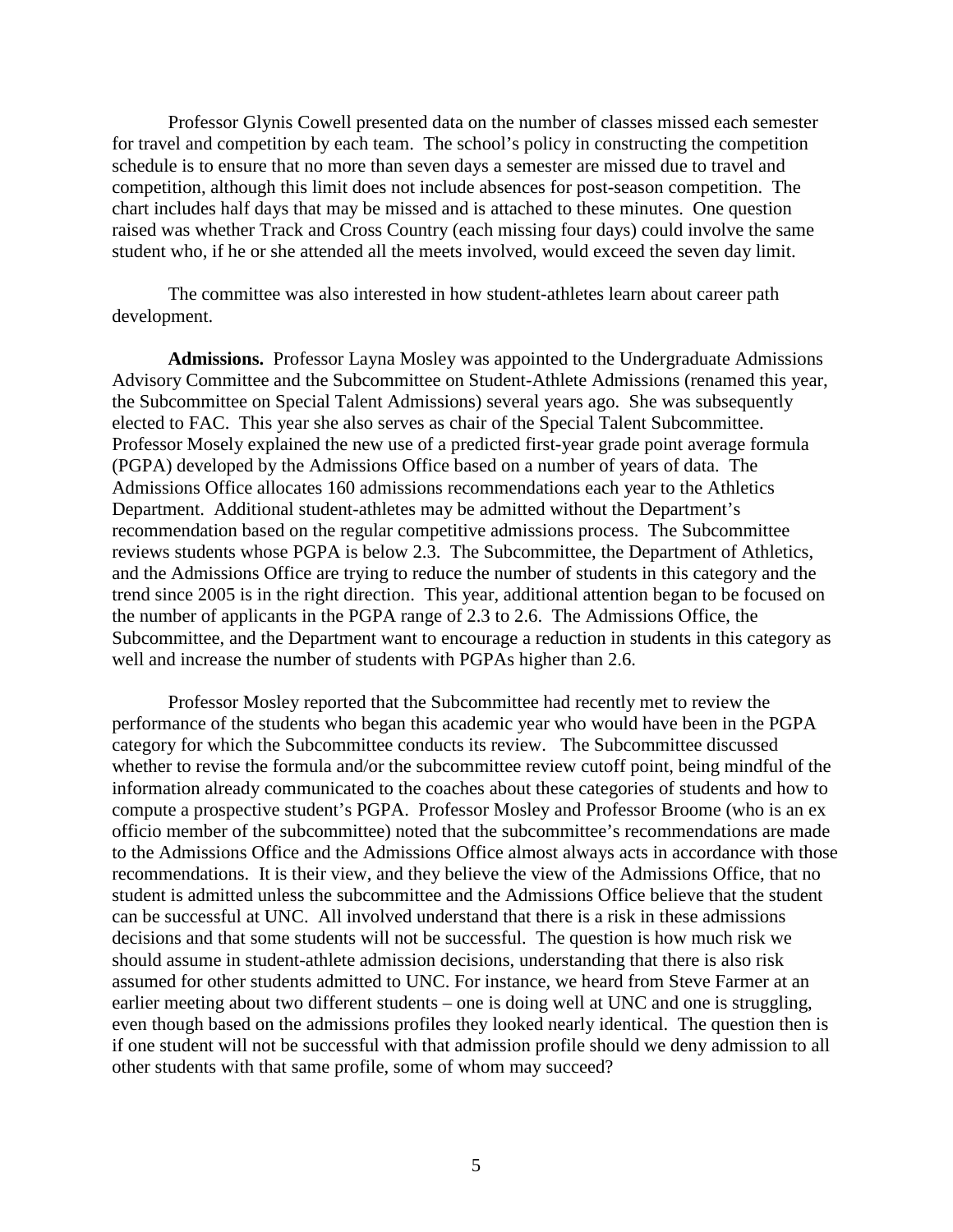Admissions decisions also impact the support services that are needed for student-athletes and in turn the resources needed for that support. The new organizational structure with the ASPSA director reporting to the Provost's Office and the creation of the Provost's Roundtable with relevant representatives to discuss the related issues of admissions, academic support, academic advising, and funding of academic support will be a good venue to discuss this interplay.

Professor Broome explained a recent change in proposed initial eligibility standards by the NCAA Board of Directors that would increase the initial eligibility standards above their current level by making the minimum NCAA core course high school GPA a 2.3 (instead of 2.0), but abandoning the increase in the sliding scale that would move up the SAT score required for each core GPA which was to become effective in 2016.

**Operations.** At the beginning of the year Athletic Director Bubba Cunningham explained to the committee some ways in which he had reorganized his staff, including having more senior department administrators involved as sport administrators. At the April meeting, Martina Ballen went over the Department's budget, including the major sources of revenue.

**Policies and Procedures.** This area was not discussed this year although in the coming year the committee may wish to review the University's excused absence policy reported in the Undergraduate Bulletin.

VII. Opportunities and Direction for 2013-14 and Beyond

### **For FAC.**

- Prepare a video for faculty on what they need to know if they have student-athletes in their class. Prepare a written summary of this same information. Make other resources available that may be helpful.
- Prepare a list of all majors and identify a faculty member from each major willing to interface with Academic Advisors for student-athletes and prospective student-athletes wishing to learn more about the major.
- Advise the Chancellor and inform the faculty in response to any recommendations from the Rawlings Panel, perhaps in a "Beyond Compliance" Forum.
- Consider preparing a presentation for departmental meetings regarding truths or myths about student-athletes. This might also be an opportunity to show or refer to the video described above.
- Work with the Department of Athletics on its strategic plan priority of aligning the operations of the Department to fulfill the mission of the University and the related goals identified in the strategic plan.
- Arrange an opportunity to meet with the Chancellor prior to the September FAC meeting.
- Review the revised Exit Survey before its first administration and review the results of the fall and spring administrations of the survey.
- Arrange for SAAC focus group discussions and consider other opportunities for feedback from student-athletes.
- Learn about the new academic advising being provided for student-athletes and develop feedback for improvement.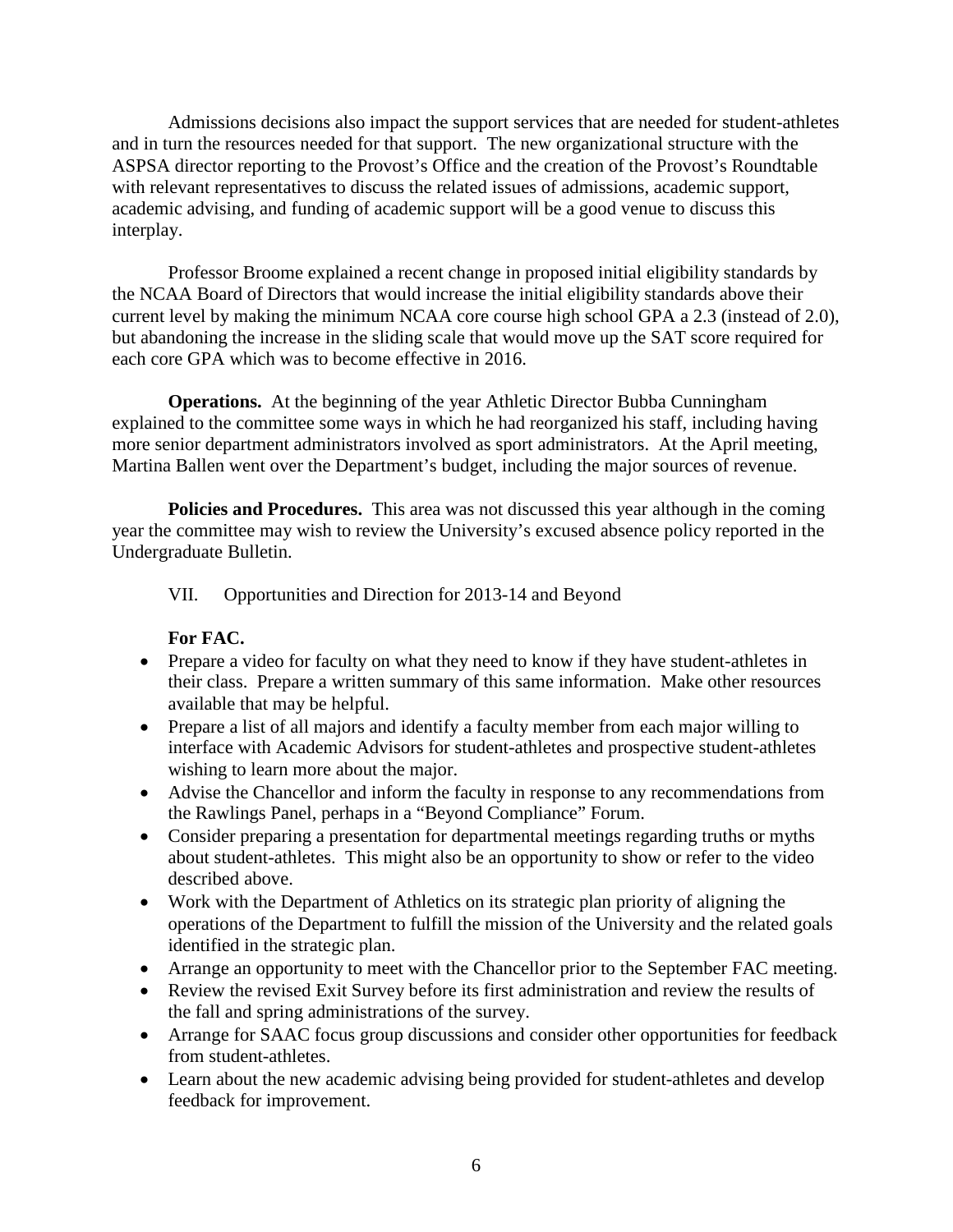- Continue to monitor majors and course enrollments, including both summer sessions.
- Refer to the ASPSA Faculty Advisory Committee for consideration and report back on guidance for how ASPSA should respond to faculty members' use of ASPSA to recruit students for summer school courses.
- Continue to monitor sports schedules regarding missed class time and understand impact of fall track and cross-country missed class time for students participating in both sports.
- Learn more about career path guidance for student-athletes.
- Provide input for discussion at the Provost's Roundtable regarding interplay of admissions, academic support, and resources necessary for academic support.
- Continue to receive reports on Athletics Department revenues and expenses and understand the comparative data on support provided to ASPSA.
- Consider proposing clarification to the University's excused absence policy reported in the Undergraduate Bulletin. Professor Broome explained that the policy recognizes three categories of excused absences: (1) representing the University; (2) religious observance; and (3) other excuses accepted by the faculty member (e.g., illness or death in the family). The policy has been amended over the years and needs to be rewritten to make it clearer. There are repeated issues with faculty members saying to student-athletes and other students with excused absences that must miss a test that the faculty member will count the other tests for more and will not offer an opportunity to make up a missed test. There is a tension between the faculty member having the right to set rules for the class and the University policy which some believe should be interpreted so that an excused absence does not hurt the student. The committee offered several suggestions, including that the student should be offered a choice such as a make-up exam or having the other exams count more. The excused absence policy of the instructor regarding make-up work should be clearly stated in the syllabus distributed on the first day of class.
- Committee members suggested that team liaisons be invited to attend the team's meeting at the beginning of the year to be introduced to the students and the coaches. Bubba Cunningham suggested that FAC members might also want to attend the larger compliance meeting (students are split into two groups for this meeting) to get the overview that the students are also receiving. It was agreed that minimum expectations for team liaisons might be to attend the team meeting at the beginning of the year and to make contact with the team's coaches. Some liaisons may choose to be more engaged with their teams, but the committee felt it best to leave to each FAC member the determination of their level of engagement with their teams.

### **For UNC.**

- Orient the new Chancellor and new Provost.
- Establish the Provost's Roundtable.
- Provide leadership in reviewing admissions standards at UNC and nationally.

### **For Athletics Department**

• Implement the strategic plan and consider the budget implications of the goal of top three in the conference and top ten nationally in each sport. Mr. Cunningham explained a recent public comment that our athletic budget would need to be increased by 40%. In part, this was a recognition of what other top programs are spending and of the fact that we do not have the full complement of coaches in all sports, provide no scholarships in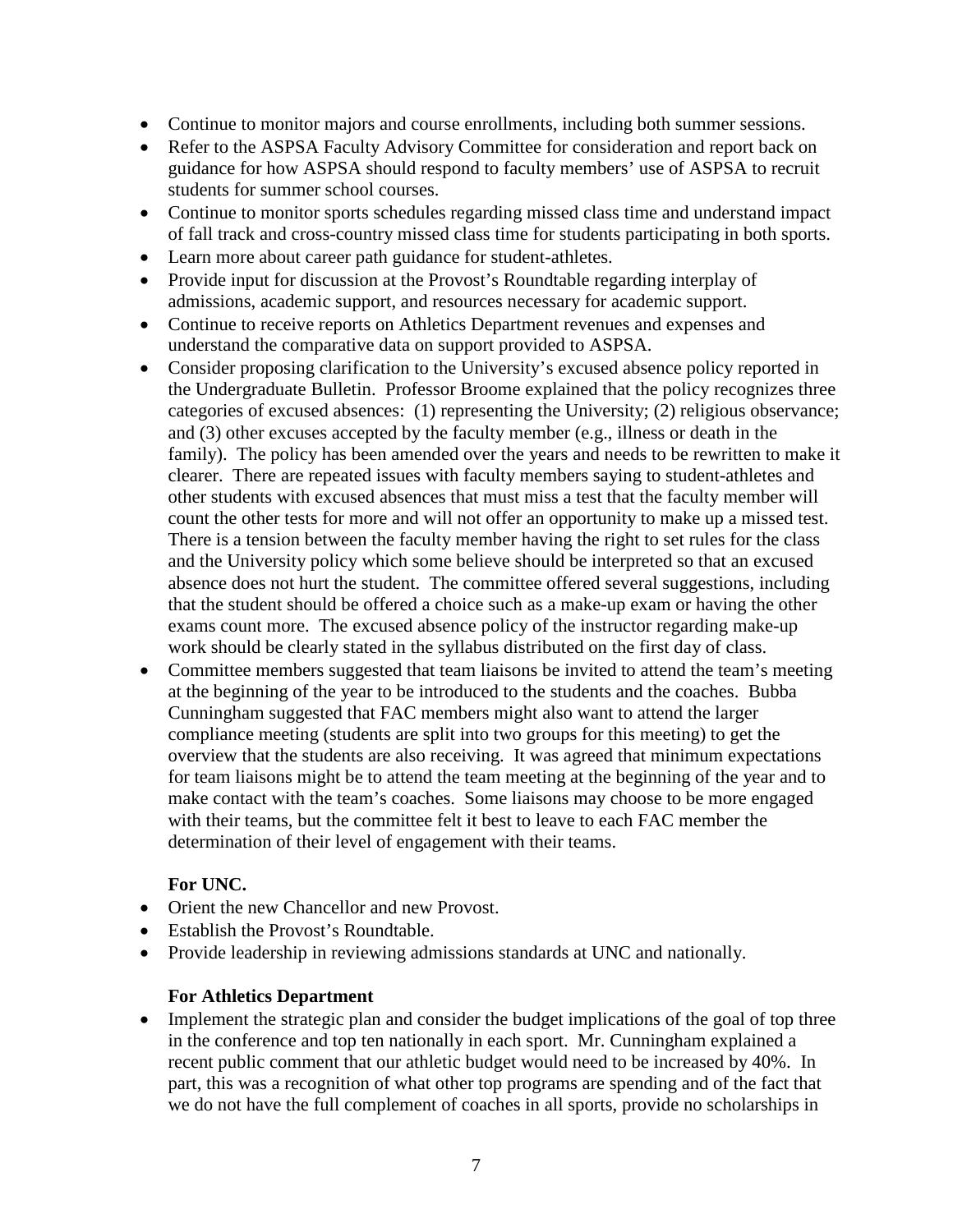fencing and only limited scholarships in rowing. He suggested that there are multiple sources of additional revenue that could each provide some budget increase such as ticket prices, higher giving levels in the Ram's Club, an increase in the third party rights fees received by the Department, an increase in student fees, increases in the ACC TV contract that will come on line in future years, and additional advertising revenue.

- Get football and men's basketball players more involved in the Baddour Carolina Leadership Academy.
- Make academic information more accessible on goheels.com
	- o Provide links to the ASPSA website
	- o Highlight items such as those included in "News from Loudermilk" sent out each week by Dana Gelin
	- o Make Leadership Academy information easier to find
- Enhance the student-athlete graduation reception.
- Consider establishing an academic awards and recognition luncheon where each student honored could invite a faculty member.
- Establish an Awards Committee (for student-athlete awards based on criteria other than just athletic accomplishment) with representation from ASPSA, the department's Student Services Staff, the FAR, someone from athletic marketing and/or sports information. This is needed to replace this function which was formerly provided by Spencer Welborn (who no longer works for ASPSA) and to provide a broader base of people to consider deserving student-athletes. This committee could also help identify students early in their careers who might be candidates for prestigious scholarships like the Rhodes Scholarship and help guide them and prepare them for this path.

VIII. Resolution of Appreciation for Chancellor Holden Thorp

Chancellor Thorp was unable to join the committee for its retreat. The committee signed a resolution of appreciation (attached) for Chancellor Thorp.

The meeting adjourned at 4:00 p.m.

Minutes respectfully submitted by Lissa Broome

Attachments: [to be supplied] LEEP Overview Team Travel Resolution of Appreciation for Chancellor Thorp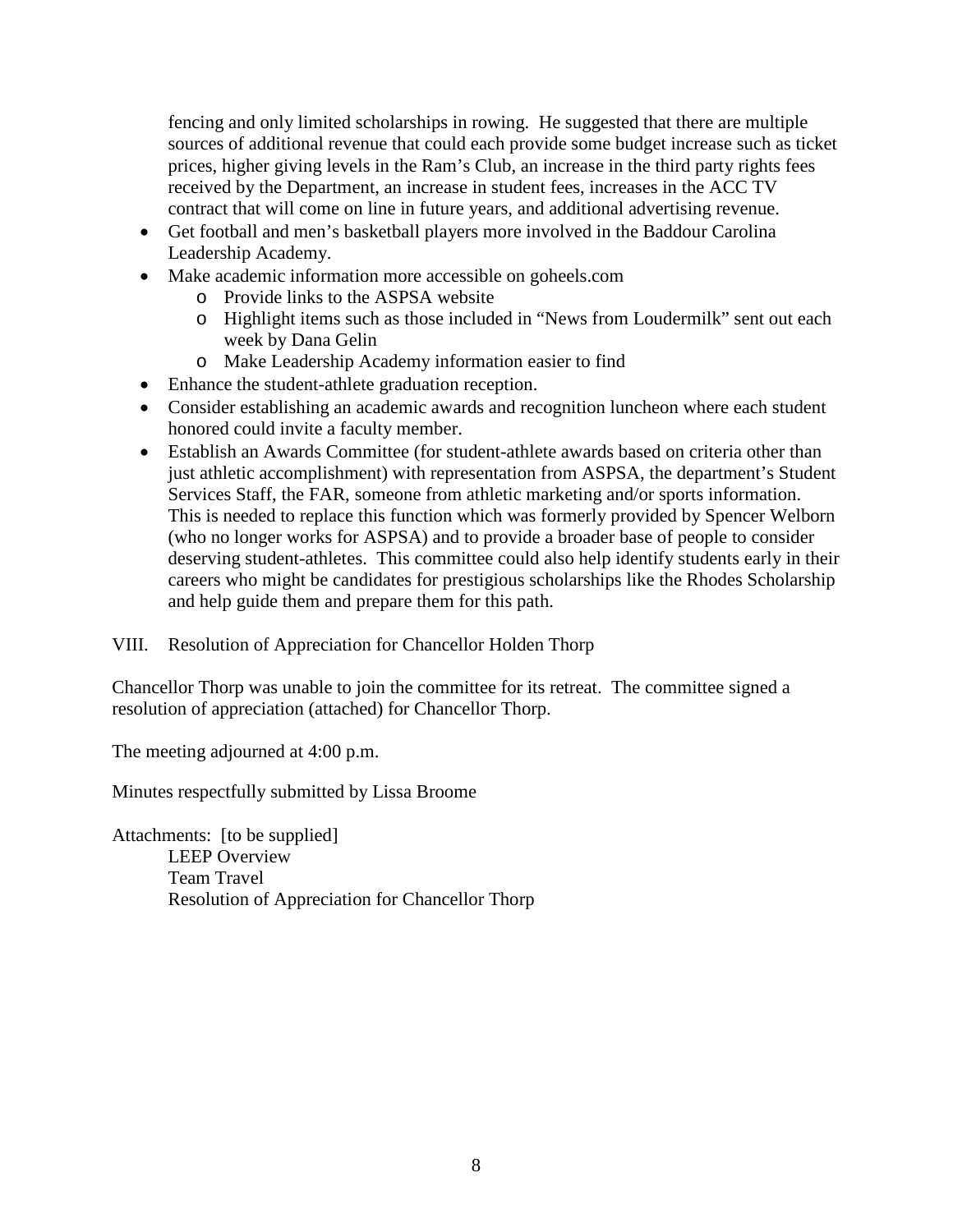



## **OVERVIEW OF POSITION**

- Part of the Learning Engagement and Enhancement Program
- \* Support academically underprepared and underperforming student-athletes in becoming goal-directed, strategic, and self-
- regulated learners · Teach research-based reading, writing, and learning strategies
- \* Monitor and evaluate students' learning progress
- \* Maintain detailed reports and communicate clearly and
- consistently with learning specialists and academic counselors regarding students' learning progress
- \* Establish and maintain high expectations for students while also providing the encouragement and constructive feedback students<br>need to feel supported
- Link students to resources (i.e. accessibility services, library services, Learning Center, Writing Center)
- \* Approximately six students per learning assistant

# PRE-SERVICE TRAINING

- **\* Facilitated by Bradley Bethel**
- $4$  days
- · Included: . Examination of research on student-athletes
- \* Analysis of research-based strategies for assisting student-athletes · Presentations on:
- 
- \* Self-Regulated Learning by Dr. Jeff Greene . Motivation and Learning by Dr. Judith Meece
- . Literacy Development by Dr. Leigh Hall
- \* Research on and discussion of:
- Learning disabilities
- + ADHD
- \* Reading and Writing Strategies
- · Learning Strategies Organization Strategies
- 

## ONGOING TRAINING AND SUPPORT

- Weekly team meetings consisting of:
	- \*Strategy sharing
	- \*Problem-solving
	- \*Discussions of resources
	- \*Analysis of research
	- \*Turning research into practice
- \*Observations with written feedback
- Constant availability for consultation and support

# **READING STRATEGIES**

- ■Summarizing
- **\*Questioning**
- ■Identifying the Main Idea
- **\*Drawing Inferences**
- ■Creating Visual Images
- **Building Vocabulary**
- **Making Connections**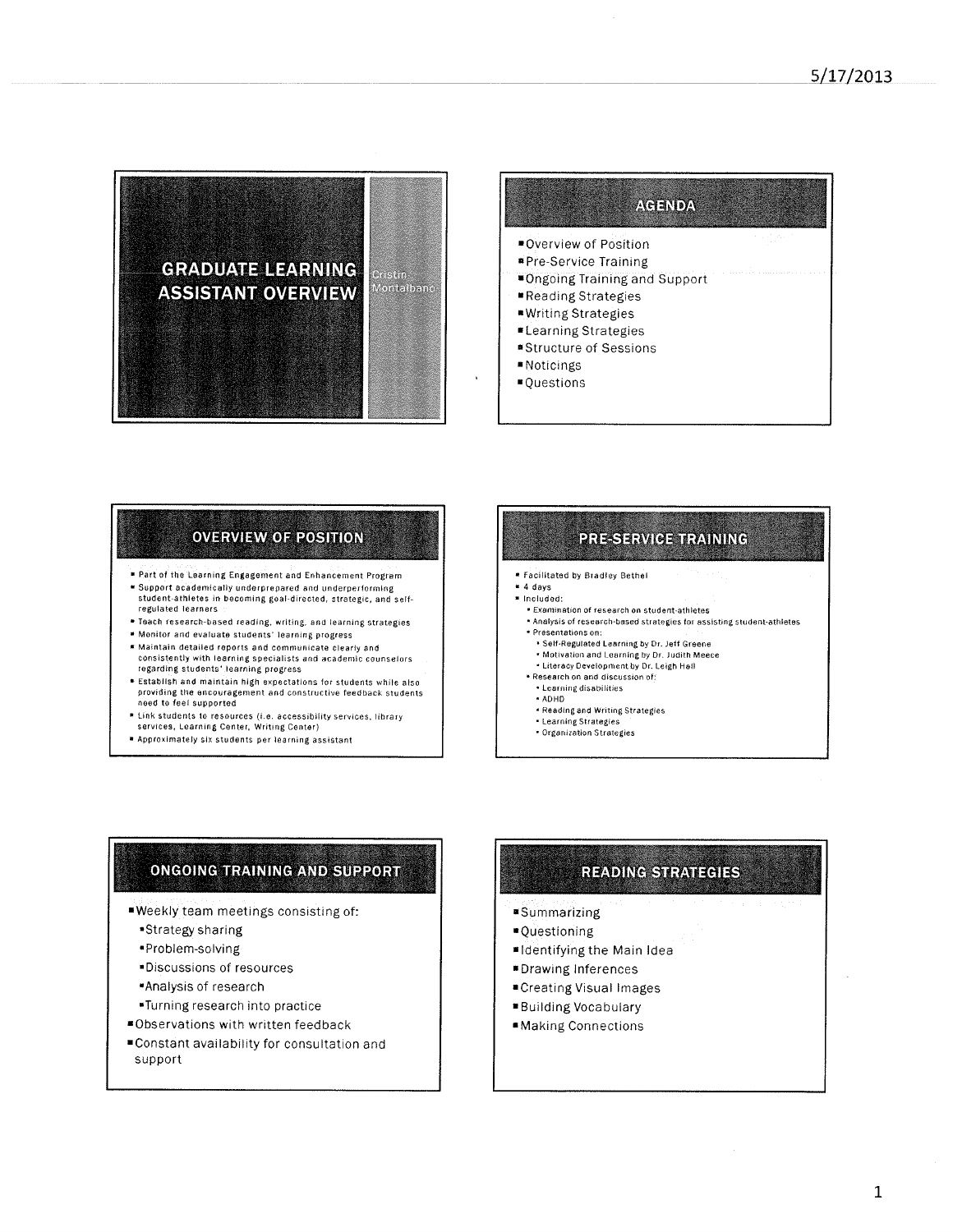### **WRITING STRATEGIES**

- Understanding the Assignment
- **Brainstorming**
- **\*Outlining**
- **■Drafting**
- **Revising**
- ■Editing
- **FPublishing**

#### **LEARNING STRATEGIES PLAN** \* Note-Taking · Self-Evaluation Organizing and Transforming **E** Goal-Setting and Planning Seeking Information Reeping Records and Monitoring Progress **\* Environmental Structuring** \* Self-Consequences Rehearsing and Memorization  $\bullet$  Seeking Assistance Reviewing Tests Reviewing Notes Reviewing Texts

- Fime Management
- 

# **STRUCTURE OF SESSIONS**

- $$50 60$  Minutes
- #2-3 Sessions each week
- Check-in
- **Establish goals for the session**
- Review notes and previous assignments or readings
- Engage class materials and teach strategies to help students with current assignments or readings
- · Determine tasks for students to complete independently and record in PASS book or Google
- calendar
- dentify goals and questions for student's next class

# **OBSERVED OUTCOMES**

- ■Overall growth in student-athletes
- More self-regulation
- Higher Self-efficacy
- **More** motivation
- Better problem-solving skills
- \*Stronger reading and writing skills

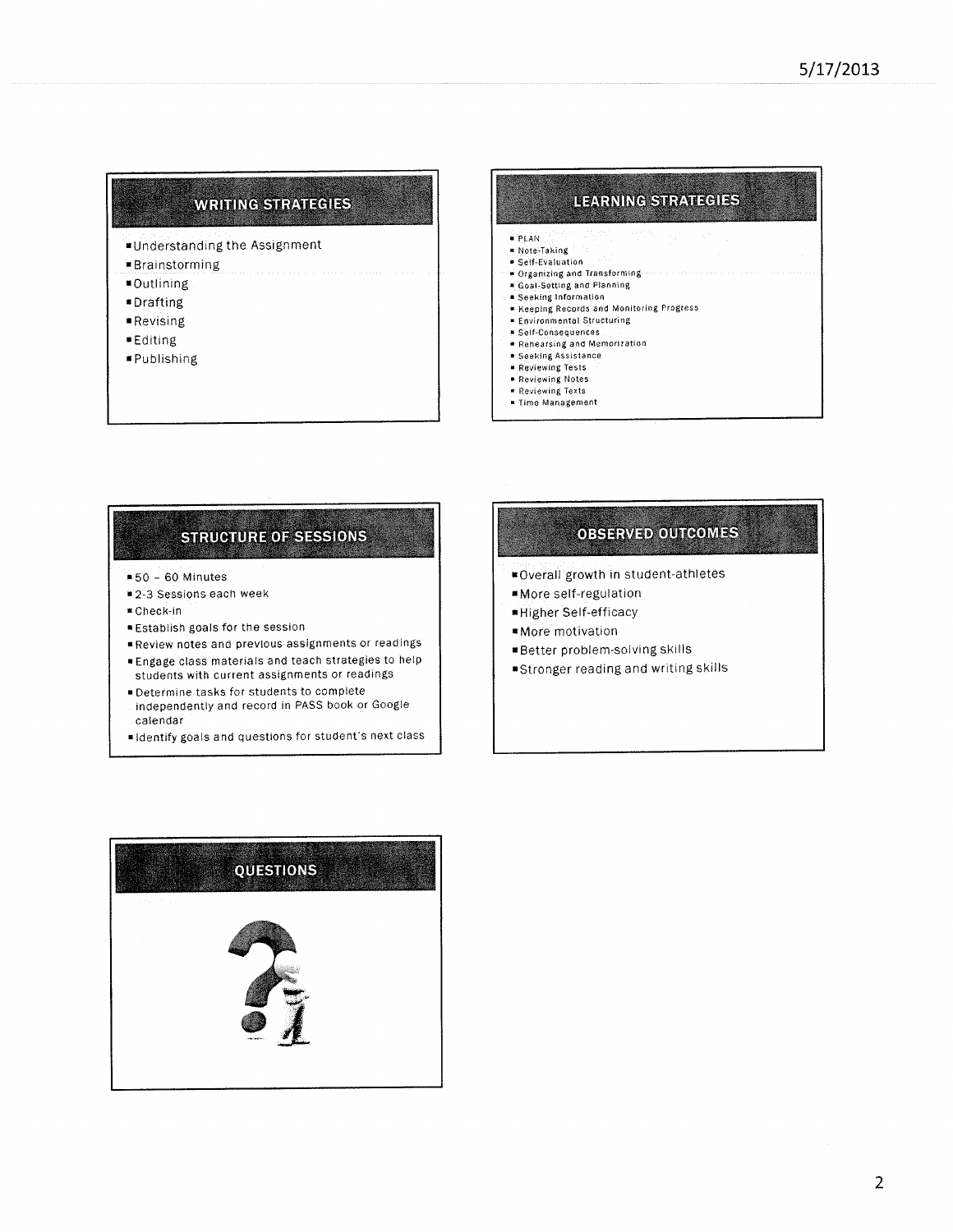### STUDENT-ATHLETE COMPETITION

| <b>SPORT</b>         | <b>DAYS MISSED MWF</b>              | <b>DAYS MISSED TR</b> |
|----------------------|-------------------------------------|-----------------------|
| <b>BASEBALL</b>      | $2.5^{\circ}$                       | $\Omega$              |
| M BASKETBALL         | $2 + 1$                             | $3 + 4$               |
| <b>W BASKETBALL</b>  | $0 + 1$                             | $0+2$                 |
| <b>CROSS COUNTRY</b> | $\overline{4}$                      | $\overline{2}$        |
| FENCING              | $3 + 4$                             | $0+0$                 |
| <b>FIELD HOCKEY</b>  | $\overline{0}$                      | $\boldsymbol{0}$      |
| <b>FOOTBALL</b>      | 0                                   | .5                    |
| M GOLF               | $2 + 3$                             | $3 + 2$               |
| W GOLF               | $4 + 2$                             | $3 + 3$               |
| <b>GYMNASTICS</b>    | 2.5                                 | $\theta$              |
| <b>MLAX</b>          | $0 + 5$                             | $0+0$                 |
| <b>WLAX</b>          | $0 + 3$                             | $0+0$                 |
| <b>ROWING</b>        | $1 + 3$                             | $0+0$                 |
| <b>M SOCCER</b>      | $\overline{2}$                      |                       |
| <b>W SOCCER</b>      | $\overline{2}$                      | $\overline{2}$        |
| <b>SOFTBALL</b>      | $\overline{4}$                      |                       |
| <b>M SWIMMING</b>    | $3+0$                               | $0+0$                 |
| <b>W SWIMMING</b>    | $3+0$                               | $2 + 0$               |
| <b>M TENNIS</b>      | $6 + 4$                             | $1+1$                 |
| <b>W TENNIS</b>      | $3 + 4$                             | $0+1$                 |
| <b>TRACK</b>         | $4 + 3$<br>$\mathcal{A}_\mathbf{L}$ | $1+2$                 |
| <b>VOLLEYBALL</b>    | $5 + 0$                             | $1 + 0$               |
| WRESTLING            | $\overline{2}$                      | $\theta$              |

NOTES:

1) does not include post-season competition

2) sports with individual competition (qualifying)—additional absences possible

but no SA misses more than 7 per semester